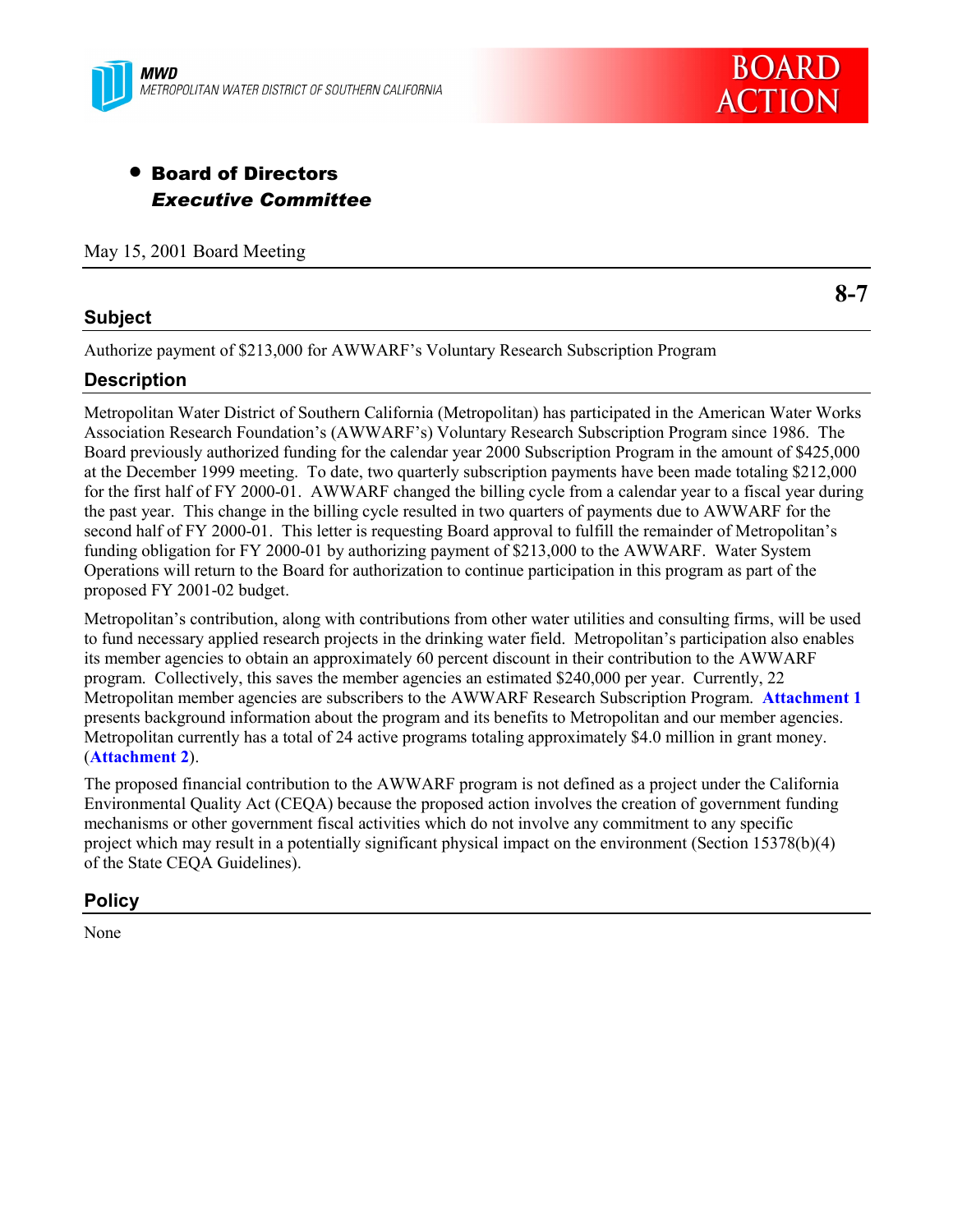#### **Staff Recommendation**

Determine that the proposed financial contribution to the AWWARF program is not subject to CEQA per Section 15378(b)(4) of the State CEQA Guidelines.

Authorize the remaining payment of AWWARF's Subscription for FY 2000-01 **Fiscal Impact:** \$213,000

Widie 4/19/2001 *Date Jill T. Wicke*

*Manager, Water System Operations*

4/19/2001 *General Manager Date*

**Attachment 1 - Detailed Report** 

**Attachment 2 - Total Active AWWARF Grants Awarded to Metropolitan** 

BLA #993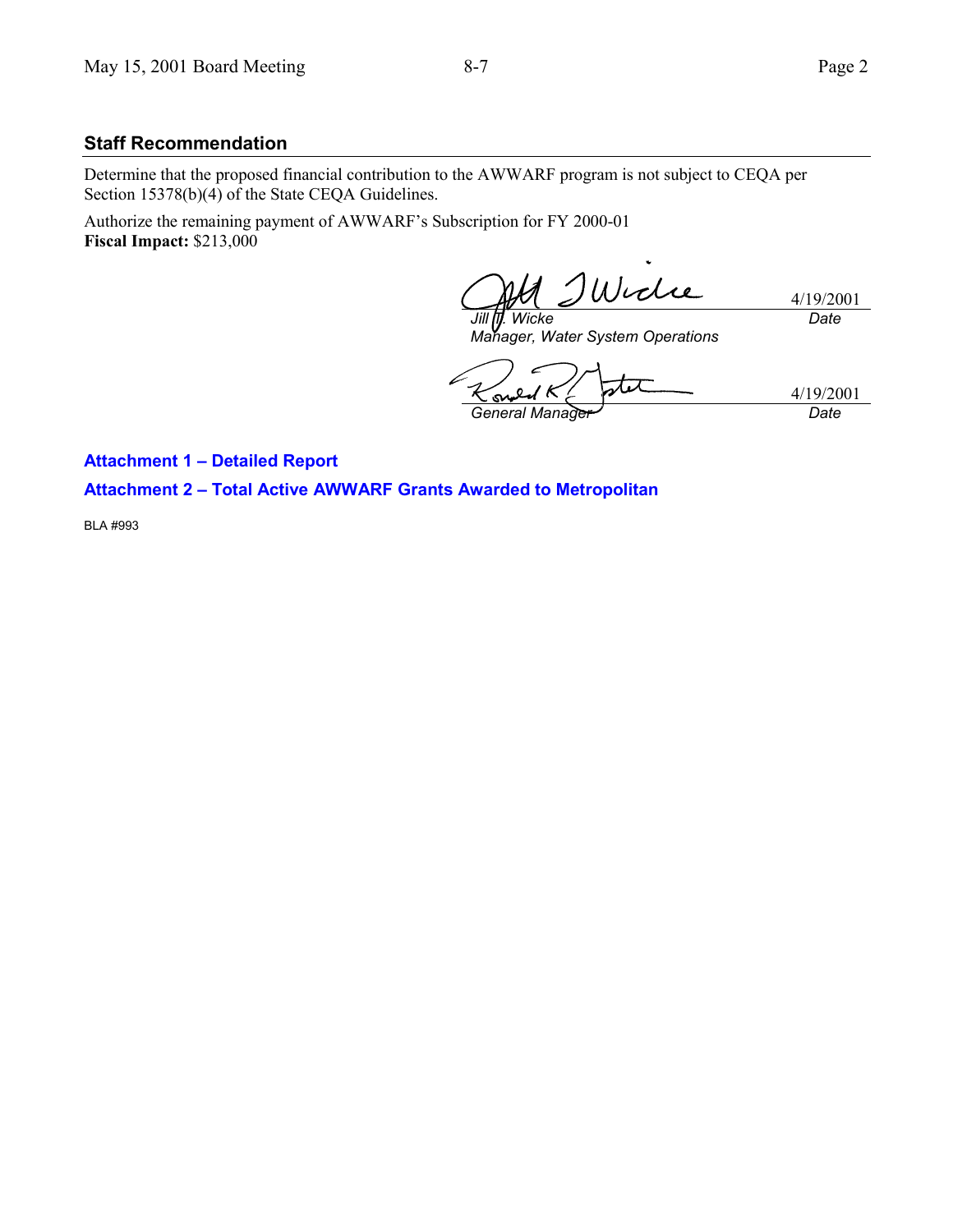## **Detailed Report**

AWWARF is a non-profit corporation established in 1967 to promote, coordinate, and finance applied research in the operations and management of public water supply systems. Currently, AWWARF has over 1,000 utility subscribers, 52 consulting firm subscribers and 20 manufacturers. Metropolitan has been a subscriber since the first year of the program.

Applied research topics funded by AWWARF address key problems identified by the water industry and provide essential information for impacting the development of drinking water regulations. This research is critical for the implementation of the "good science" requirement for new regulations contained in the Safe Drinking Water Act Amendments of 1996. Metropolitan and its member agencies have benefited from AWWARF's program in a number of areas, including the Information Collection Rule; the Disinfectants/Disinfection By-Products (D/DBPs) Rule; the Enhanced Surface Water Treatment Rule; taste-and-odor-control strategies; and detection and treatment of microbial pathogens. Specifically, AWWARF has funded \$7.5 million on arsenic research, \$3.5 million for perchlorate, \$60.6 million on microbials and DBPs, \$3.5 million for reclamation and reuse projects, and \$32.3 million on *Cryptosporidium*. AWWARF also works with a number of agencies (e.g., Water Environment Research Foundation, U.S. Environmental Protection Agency) to provide co-funding for projects of mutual interest. Furthermore, Metropolitan's Water Quality Section has been awarded grant money from AWWARF to be distributed over the next few years (Attachment 2).

Utility contributions are based on \$1.85 per million gallons delivered per year, with credits given for water purchased from subscribing wholesalers and water sold wholesale. Therefore, Metropolitan covers approximately 60 percent of the AWWARF funding for our member agencies that are AWWARF's utility subscribers. Collectively, this saves Metropolitan's member agencies \$240,000 per year. Currently, 22 of Metropolitan's 27 member agencies are AWWARF subscribers.